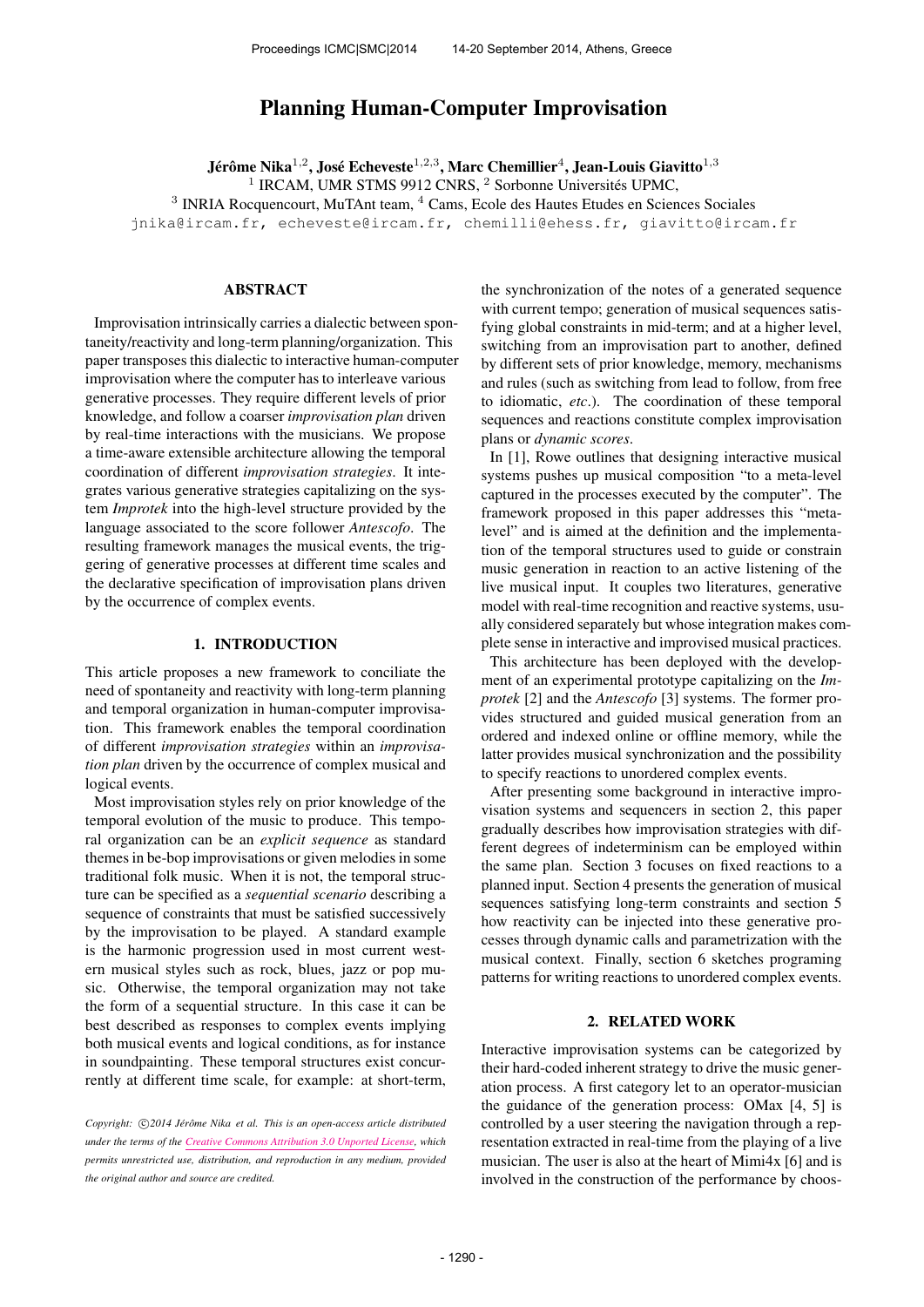ing the musical corpus and modifying the generation parameters. Other systems are driven by an analysis of the live inputs: SoMax [7] translates the musical stream coming from an improviser into constraints, for example described in terms of harmonic background, to filter the possible paths in a corpus whose internal logic can also be followed. VirtualBand [8], emphasizes interaction and reactivity and extracts multimodal observations from the musician's playing to retrieve the most appropriate musical segment in a memory in accordance to previously learned associations. In the same line, Reflexive Looper [9] uses in addition harmonic annotations in the search criteria. Finally, an upstream structure or description can run the generation process: PyOracle [10] proposes to create behavior rules or scripts for controlling the generation parameters of an improvisation session. The concept of control improvisation in [11] introduces a control structure to guide the improvisation by a reference sequence and satisfying given specifications. The generation process presented in section 4 also includes an inherent strategy based on longterm constraints. In the context of improvised mixed music, it needs to be integrated in an environment allowing the specification of temporal developments of musical processes in reaction to human performance or controls given to an operator-musician.

The system *Antescofo* is chosen for the high-level organization of the musician-computer interaction because it combines score following capacity with an expressive timed and reactive scripting language. In Max/MSP or PureData [12] which are dataflow graphical languages and where control and signal processing are statically determined, it is easy to construct static behaviors, but much harder to organize and control changing behaviors according to a complex scenario. *Antescofo*, compiled as a Max or PureData object, is used in these cases to interact with the external environment. Other dynamic languages encounter some success in the interactive music community such as SuperCollider [13] or Chuck [14]. These are textual languages facilitating the programming of audio and algorithmic processes. Their real-time properties make them ideal tools for "Live Coding" practices, often improvised, where the time of composition (in the program) coincides with that of performance. However, the semantics of these languages does not allow the direct specification of the behavior of the external environment. Furthermore, their models of time is not directly linked with that of the performer.

Compared to traditional sequencers such as LogicPro, Pro-Tools or CuBase, *Antescofo* is dedicated to more dynamic situations. Ableton Live with Max4Live adds more possibilities of interaction compared to the sequencers cited above, but without providing a flexibility allowing to synchronize the electronic processes to the elastic time of the musician.

#### 3. FIXED REACTION TO A PLANNED INPUT

An improvised music performance may refer to predefined melodies, scores, audio materials or more broadly sequences of actions with their own temporality. The synchronization with a musician's performance of heterogeneous electronic actions (playing an audio file, triggering of a synthesis sound, or the execution of some analysis processes, *etc*) is a common problem of interactive music systems. Many solutions have emerged to deal with this issue depending on musical purpose or available technologies, leading to the score following approach used in the environment described in this paper.

The most elementary solution is to launch a predefined electronic sequence recorded on a fixed support (magnetic band, classical sequencer). In this case, the musician's performance is totally constrained by the time of the concerned support. Another way to make the time of electronic actions progress is to use a cue-list logic. The electronic is here defined as a list of successive actions and a mechanism as a pedal controller activated by the musician at the right moment triggers corresponding actions to execute. This approach is more flexible than the previous one because the time of the performance is under the supervision of the musician. However it raises the issue of how to partition the electronic part of the score if it is continuous in the thought of the composer and during the performance. Furthermore, giving the control of the electronic time to the musician can hinder the expressivity during the performance.

Score following is defined as the real-time alignment of an audio stream played by one or more musicians into a symbolic musical score. It offers the possibility to automatically synchronize an accompaniment, and thus can be used for the association of an electronic part to a predefined instrumental in an improvised music context. *Antescofo* is a real-time system for interactive music authoring and performing. It focuses on high-level musical interaction between live musicians and a computer, where the temporal development of musical processes depends on active listening and complex synchronization strategies [3]. In [15] a novel architecture has been proposed that relies on the strong coupling of artificial machine listening and a domain-specific real-time programming language for compositional and performative purposes. The user creates an *augmented score* whose language integrates both programmed actions and musical events, allowing a unique and flexible temporal organization. The augmented score includes both the instrumental part to recognize and the electronic parts and the instructions for their real-time coordination during a performance.

The syntax for writing the instrumental part allows the description (pitches and durations) of events such as notes, chords, trills, glissandi and improvisation boxes. Actions are divided into *atomic actions*, performing an elementary computation, and *compound actions*. The atomic actions can be: messages sent to the external environment (for instance to drive a synthesis module), a variable assignment, or another specific internal command. The group construction describes several actions logically within a same block that share common properties of tempo, synchronization and errors handling strategies in order to create polyphonic phrases. Other constructions such as loops for iterated actions or curve for continuous specification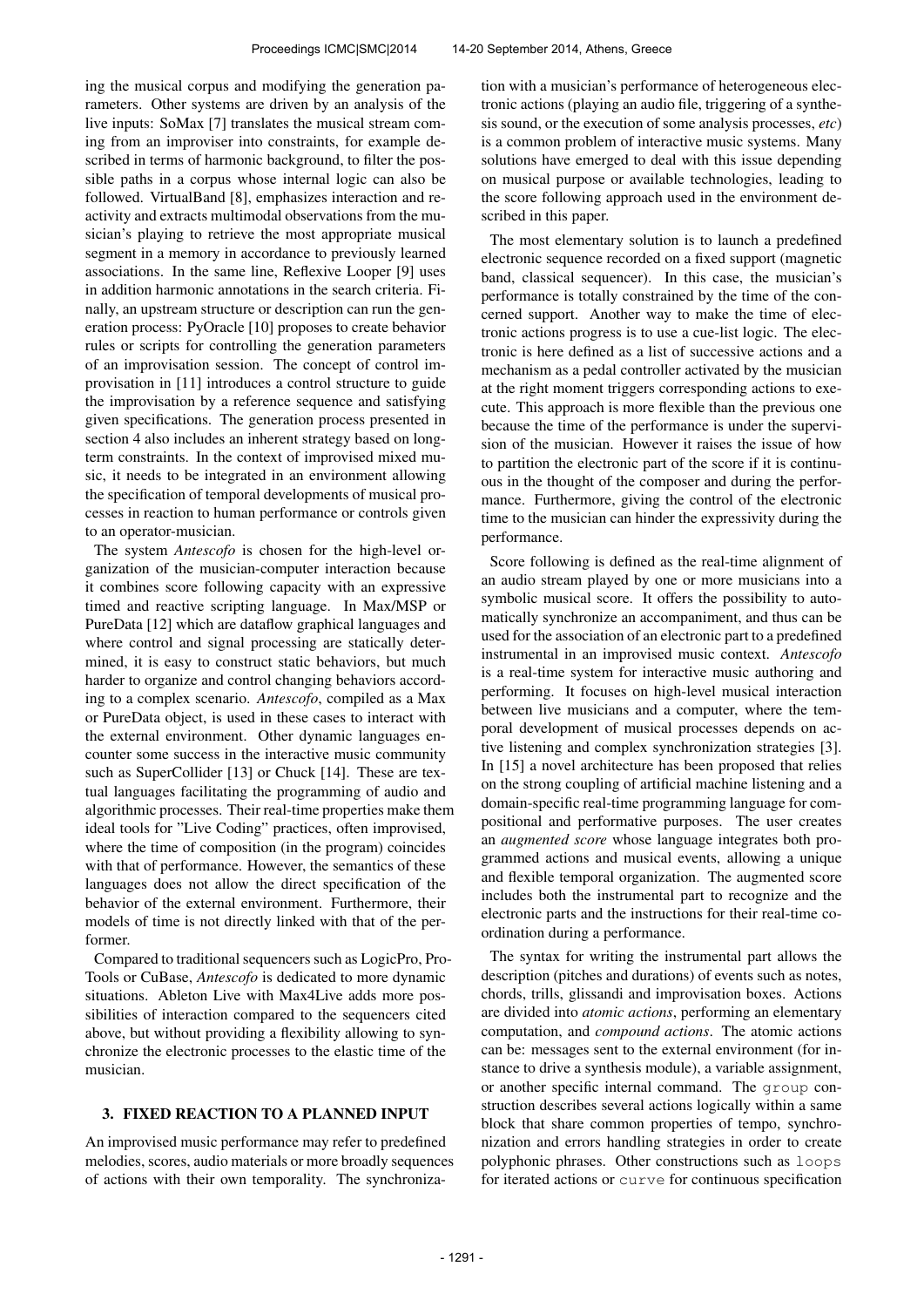are also available.

During performance, the runtime system evaluates the augmented score and controls processes synchronously with the musical environment, thanks to data received from the machine listening. The reactive system dynamically considers the tempo fluctuations and the values of external variables for the interpretation of accompaniment actions. The possibility of *dating the events and the actions relatively to the tempo*, as in a classical score, is one of the possibility offered by *Antescofo*. Within the augmented score language, the user can thus decide to associate actions to certain events with delays, to group actions together, to define timing behaviors, to structure groups hierarchically and to allow groups act in parallel.

Delays and durations are arbitrary expressions and can be expressed in relative time (in beats) or in physical time (in seconds). *Antescofo* provides a predefined dynamic tempo variable through the system variable \$RT TEMPO. This variable is extracted from the audio stream by the listening machine, relying on a cognitive model of the behavior of a musician [16]. Programmers may introduce their own frames of reference by specifying a local tempo for a group using a dedicated attribute. All the temporal expressions used in the actions within this group are then computed depending on this frame of reference. As for other attributes, a *local tempo* is inherited if groups are nested. A local tempo is an arbitrary expression involving any expressions and variables. This expression is evaluated continuously in time for computing dynamically the associated delays and durations.

# 4. IMPROVISATION GUIDED BY A SEQUENTIAL *SCENARIO*

#### 4.1 Memory and scenario

When the prior knowledge on the structure of the improvisation is not as explicit as classical score, a melody or a theme, it may consist in a sequence of formalized constraints for the generation of the improvisation to create. Examples of such formalized structures can be a chord progression in blues, rock, or jazz improvisation; the harmonic progression given by the bass in the baroque basso continuo; or the precise description of the evolution of the improvisation in terms of melody, tempo or register in the indian raga. This section describes an improvisation model extending that of *ImproteK*  $[2]$ <sup>1</sup>, relying on such a sequence of constraints existing before the performance.

This model follows on the work initiated in [17, 18] on the navigation through a cartography of a musician's live playing, partly capturing his musical logic. The application of these principles in a real-time improvisation system led to OMax [4, 5], and long-term constraints and a priori knowledge were brought in the generation process with *ImproteK* by means of an abstract symbolism conveying different musical notions depending on the applications, like meter as regards rhythm or chord notation as regards harmony [19], joining previous works on the use of chord charts in improvisation [20, 21].

The improvisation process is here modeled as the articulation between a *scenario* to follow and a structured and indexed *memory* in which musical fragments are retrieved, transformed and reordered to create new improvisations:

- the *scenario* is a symbolic sequence guiding the improvisation and defined over an appropriate alphabet for the musical context,
- the *memory* is a sequence of contents labeled with a symbolic sequence defined over this same alphabet.

In this framework, "improvising" means going through the memory to concatenate some contiguous or disconnected blocks satisfying the sequence of temporal constraints given by the scenario. These blocks are chained in a way comparable to an improviser who is able to develop an improvisation by using motifs he eared or played himself in different contexts, described here with different scenarios. The improvisation process searches for the continuity of the musical discourse as well as the ability to grow apart from the original material. It relies on the indexation of some similar patterns in the scenario and the memory, and the self-similarities in both sequences.

#### 4.2 Overview of the model

The scenario and the sequence describing the musical memory are represented as words defined over a same alphabet. This alphabet describes the equivalence classes chosen to compare the musical contents of the online or offline memory. After choosing a temporal unit for the segmentation, the letter at index  $T$  of the scenario  $S$  of length  $s$  is noted  $S[T]$  and corresponds to the required equivalence class for the time  $T$  of the improvisation. In the same way, the letter  $M[P]$  gives the equivalent class labeling the musical fragment corresponding to the date  $P$  in the memory  $M$ of length m. In what follows, each musical content in the memory will be assimilated to the letter  $M[P]$  indexing it, and by extension the whole memory will be assimilated to the word  $M$ . The scenario gives access to a prior knowledge of the temporal structure of the improvisation to play. It enables to take into account the required classes for future dates  $T + 1$ ,  $T + 2,...$  to generate improvisation at time T. The *current scenario*, noted  $S_T$ , corresponds to the suffix of the original scenario beginning at the letter at index T:  $S[T]...S[s-1]$ . At each time T, the improvisation goes on from the last state read in the memory at time  $T-1$ , searching to match the sequence of constraints given by the current scenario.

The proposed improvisation model undertakes successive navigation phases<sup>2</sup> through the musical memory, which rely on searches of *prefixes of the current scenario* in the memory. The length of these prefixes is one of the control parameters of the process. Figure 1 illustrates two consecutive generation phases.

<sup>&</sup>lt;sup>1</sup> Links to video examples of live performances and work sessions can be found at http://repmus.ircam.fr/nika

<sup>2</sup> These navigation phases are successive steps in the algorithmic pro-cess producing the improvisation, but they do not correspond in general to distinct musical "phrases".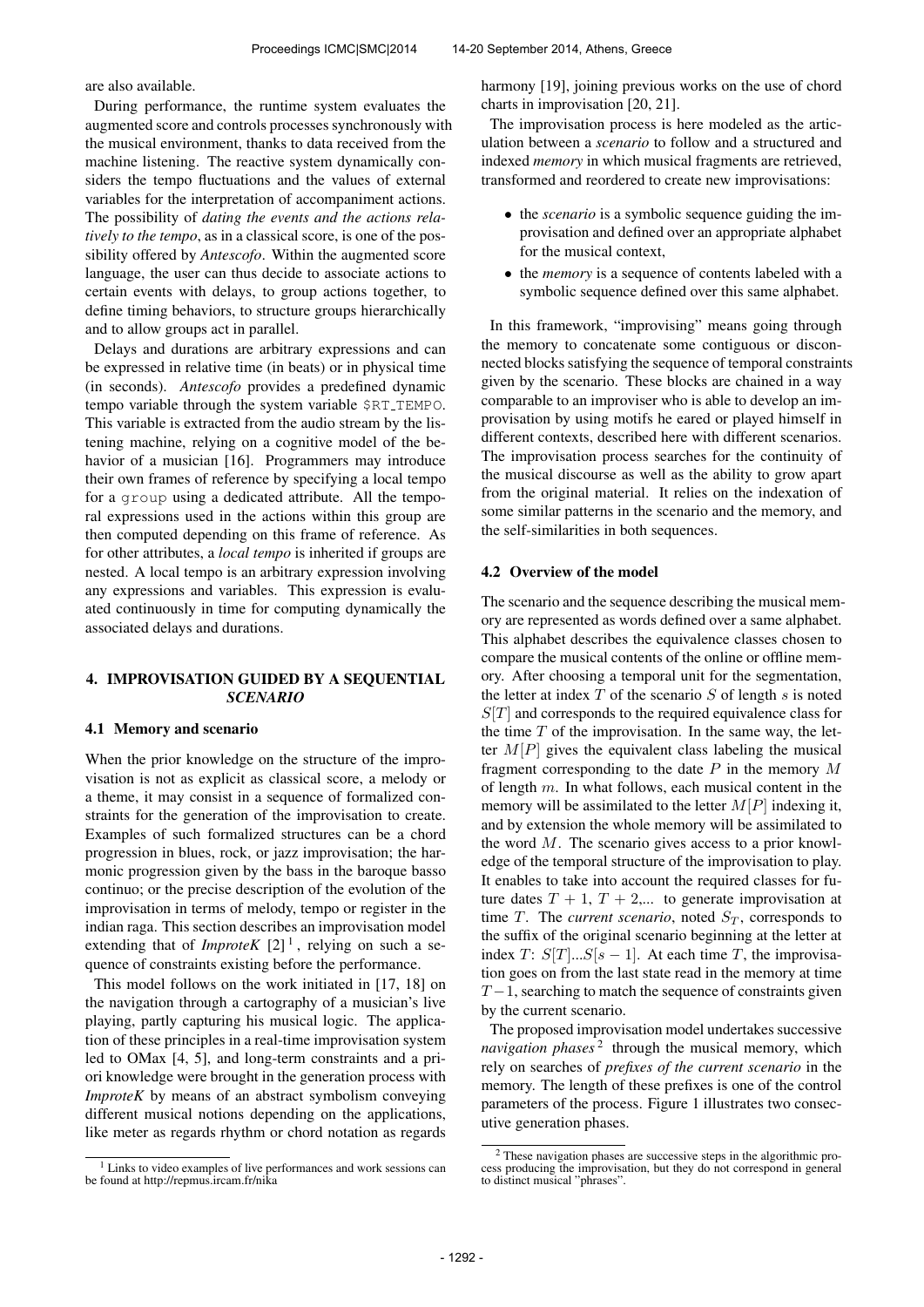

Figure 1. Improvising by articulating an indexed memory and a scenario: two navigation phases (1-2 and 3-4).

The first phase (steps 1-2) aims to generate the improvisation from the date  $T$  by satisfying the current scenario  $S_T = S[T]...S[s-1]$ , suffix of S. At the end of this first phase, the prefix  $S[T]...S[T'-1]$  of the suffix  $S_T$  of S has been processed. A new research phase over the suffix  $S_{T'} = S[T']...S[s-1]$  of S has to be launched at step 3 to complete the improvisation up to  $T'' - 1$  (steps 3-4). Each of these phases through the memory is constituted by two consecutive *steps*:

- 1. Search for a prefix providing a *starting point* in the memory (steps 1 or 3 in figure 1), detailed in 4.3,
- 2. Follow a *linear or non-linear path matching the scenario* (steps 2 or 4 in figure 1), detailed in 4.4.

They respectively take advantage of the prior knowledge on the structure of the scenario and the memory, and address the concerns of musical continuity and transformation of the original material. Each of these two steps described in the following part of this section introduces a parameter whose value influences the musical result:  $c_f$ representing the *continuity regarding the future of the scenario*, and  $c_p$  quantifying the *continuity regarding the past of the memory*.

### 4.3 Step 1: searching for a section of the current scenario in the memory

The first step when going through the memory to produce the improvisation is to search for a pattern matching a section of the current scenario in the memory, that is to say a prefix  $M[i]...M[i']$  of  $S_T = S[T]...S[s-1]$  in M. The first element of this pattern, M[i], gives a *starting point* for the navigation phase. The trivial solution is then to copy the whole pattern  $M[i]...M[i']$  (the other options are described in the following paragraph 4.4). The set  $SP(T)$  of possible starting points for the generation of the improvisation from a date  $T$  is defined by:

$$
SP(T) = \{ i \in \mathbb{N} \mid \exists c_f \ge 0,
$$
  

$$
M[i]...M[i + c_f] \in \text{Prefixes}(S_T) \}
$$

where  $c_f$  measures the duration of the sequence in the memory starting at the chosen index  $i$ , matching a part of the current scenario  $S_T$ , and which can be literally cloned.

The choice of an actual starting point among the elements in  $SP(T)$  is made in accordance with the current state of the constraints imposed on it. For example, imposing the maximum value for  $c_f$  will lead to a maximal length prefix and will provide a homogeneous and continuous musical result throughout its duration. Conversely, a small value will lead to extractions of short segments in potentially different zones of the memory. Depending on the musical situations, one can successively prefer a state providing the coherence of the musical discourse in the long term and very close to a section of a learned sequence, or a more fragmented musical result. Constraints on others parameters also influence the choice of an element in  $SP(T)$ , among them the location of the pattern in the memory or the preference for a segment offering the best progression regarding the end of the segment produced by the previous phase. The control on these parameters can be given to an operator-musician and/or integrated in a higher level of the improvisation planning (see 6.5).

The prefix indexing algorithm used to obtain the set  $SP(T)$ (detailed in an upcoming paper) uses the "failure function" of the Morris and Pratt algorithm [22] to process selfsimilarities in  $S_T$  in a preliminary analysis phase (as it is used in [23] to get the tables of prefixes and borders). This result is then used in the search phase to index the prefixes of the current scenario  $S_T$  in the memory  $M$ .

## 4.4 Step 2: following a non-linear path matching the current scenario

For each generation phase, the improvisation process starts from the chosen starting point and runs through the memory collecting a sequence of states whose labels match the scenario, and this mechanism goes on until the research of a new starting point is necessary. After a starting point is chosen in the memory at the indexing step (4.3), the first solution is to literally clone the prefix beginning by this state (step 2, figure 1). Yet, in particular when  $S_T$  and M are very close, the set of possible paths has to offer more than a simple copy to create new material. The navigation process exploits therefore an analysis of the selfsimilarities in the structure of the memory to generate a continuous musical discourse while widening the scope.

The possible *progressions matching the scenario* from a given state  $M[k_0]$  is thus defined as the set of the states in the memory sharing a common past with  $M[k_0]$ , and satisfying the next label  $S[T]$  imposed by the scenario. The set  $P(T, k_0)$  of indexes k of the states in the memory matching the time  $T$  of  $S$  and being a candidate for the next progression from the previous state  $M[k_0]$  is defined by:

$$
P(T, k_0) = \{k \in \mathbb{N} \mid \exists \ c_p \in [1, k],
$$
  
 
$$
M[k - c_p] ... M[k - 1] \in \text{Suffixes}(M[0] ... M[k_0]), \text{ and}
$$
  
 
$$
M[k] = S[T]\}
$$

The similar pattern in  $M$  and  $S_T$  can be linearly followed by choosing in  $P(T, k_0)$  the consecutive state in the memory  $M[k] = M[k_0 + 1]$ . Assuming that jumps between two segments in the memory sharing a common past preserve a certain musical homogeneity, non-linear paths are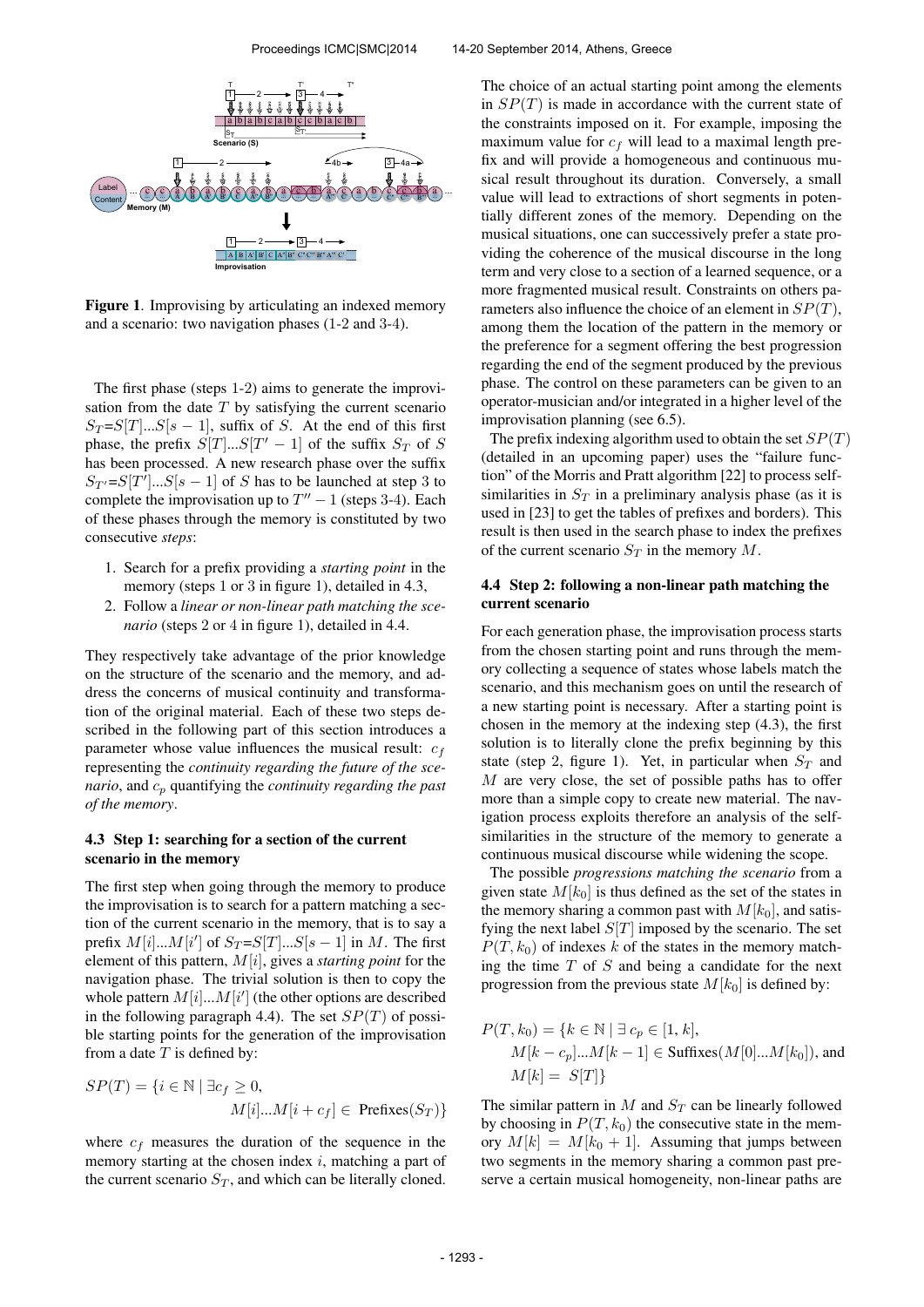also considered, as in the step 4 (4a then 4b) in figure 1, to avoid a simple copy of the learnt sequence. Such jumps are authorized when the factors ending at the origin and at the destination of these jumps share a common suffix. The length of this common suffix  $c_p$  measures the length of the shared musical past and therefore quantifies the "quality" of these jumps.

The automaton structure chosen to learn the musical memory is the Factor Oracle [24, 25]. The progression process of this second step of the generation extends the mechanism for improvisation, harmonization and arrangement proposed in [2] based on the navigation [26, 27] in this automaton for musical applications. This automaton presents links locating repeated patterns within the sequence and providing the existence of a common suffix between the elements that they connect, giving then the successive sets  $P(T, k_0)$ . The common suffix is seen as a common musical past in the context of this application. The postulate at the heart of the musical models using the Factor Oracle [4, 5, 7, 10, 6, 11] is indeed that such non-linear paths in a musical memory thus mapped enable to create musical phrases proposing new evolutions while preserving the continuity of the musical discourse.

# 5. INTRODUCING REACTIVITY INTO THE IMPROVISATION MODEL

### 5.1 From static to dynamic generation

The improvisation model guided by a scenario can be used in live performance to generate autonomous sequences satisfying given specifications or in an offline process, for instance composition. This section introduces scheduling of dynamic calls to this model in order to bring reactivity and adapt to the generation process to the improvisation environment. This way, the generation can react to changes of control parameters (given to an operator-musician and/or mapped to the live musical input) or to dynamically modified scenarios while being coherent with the past and keeping its long-term horizon.





Listening to a source of beats gives the current date  $T$ , and also the associated label  $S[T]$  in the scenario used in different concurrent processes. The three main aspects of the integration of the improvisation model into a real-time environment are presented in figure 2: 1) learning the musical material from the musicians playing with the system, 2) generating and 3) playing the new improvised phrases synchronously with the running improvisation session. For this end, a buffer is added to the two main elements in the model (scenario and memory). It contains the *short-term anticipated playing "intentions"*, which are refined over time.

### 5.2 Scheduling the navigation phases: anticipations and rewritings

The implementation of this architecture involves parallel processes listening and reacting to the environment, the elements produced by the model, and the instructions given by the operator or a higher scale improvisation plan.

|                | Algorithm 1. Scheduling the reactions to the environment                   |
|----------------|----------------------------------------------------------------------------|
|                | <b>Initial state:</b>                                                      |
|                | <i>Buffer</i> (storing the musical elements to play) = $\emptyset$         |
|                | E (index of the first empty position in the buffer) = 0                    |
|                | $CurrentTimePlayer = false$                                                |
| $\mathbf{1}$   | <b>Whenever</b> T updated <b>do</b>                                        |
| $\overline{2}$ | Learn inputs from $[T-1,T]$ labeled by S[T-1] in M                         |
| 3              | CurrentTimePlayed $\leftarrow$ false                                       |
| 4              | if $Buffer[T]$ then                                                        |
| 5              | Play(Buffer[T])                                                            |
| 6              | $\overline{\text{CurrentTimePlayer}} \gets \text{true}$                    |
|                |                                                                            |
| $\overline{7}$ | <b>Whenever</b> $E - T <$ minimum imposed anticipation <b>do</b>           |
| 8              | $T' \leftarrow max(T, E)$                                                  |
| 9              | Generate $(T', S_T)$                                                       |
|                | 10 <b>Whenever</b> modif. of parameters or S affecting date $T' \geq T$ do |
|                |                                                                            |
| 11             | Generate $(T', S_{T'})$                                                    |
| 12             | <b>Whenever</b> $RecvdElem = (Idx, Content) received$ do                   |
| 13             | <b>if</b> $(ddx = T) \& (\neg$ CurrentTimePlayed) <b>then</b>              |
| 14             | Delay $\leftarrow$ Date(update T) - Date(RecvdElem)                        |
| 15             | Play(Content, Delay)                                                       |
| 16             | CurrentTimePlayed ← true                                                   |
|                |                                                                            |
| 17             | $Buffer[Idx] \leftarrow Content$                                           |

These processes correspond to the three blocks building the generic dynamic score given in algorithm 1. It contains the scheduling of the calls to the model described in 4, and the sequence triggering:

18 | E  $\leftarrow$  max(*Idx*+1, E)

- 1. Listening to update of current date orchestrates labeling and learning of musical material, and playing of anticipated events stored in the buffer (lines 1-6 in algorithm 1).
- 2. When a new element generated by the model is received (lines 12-18 in algorithm 1), it is stored in the buffer or immediately played managing potential delays.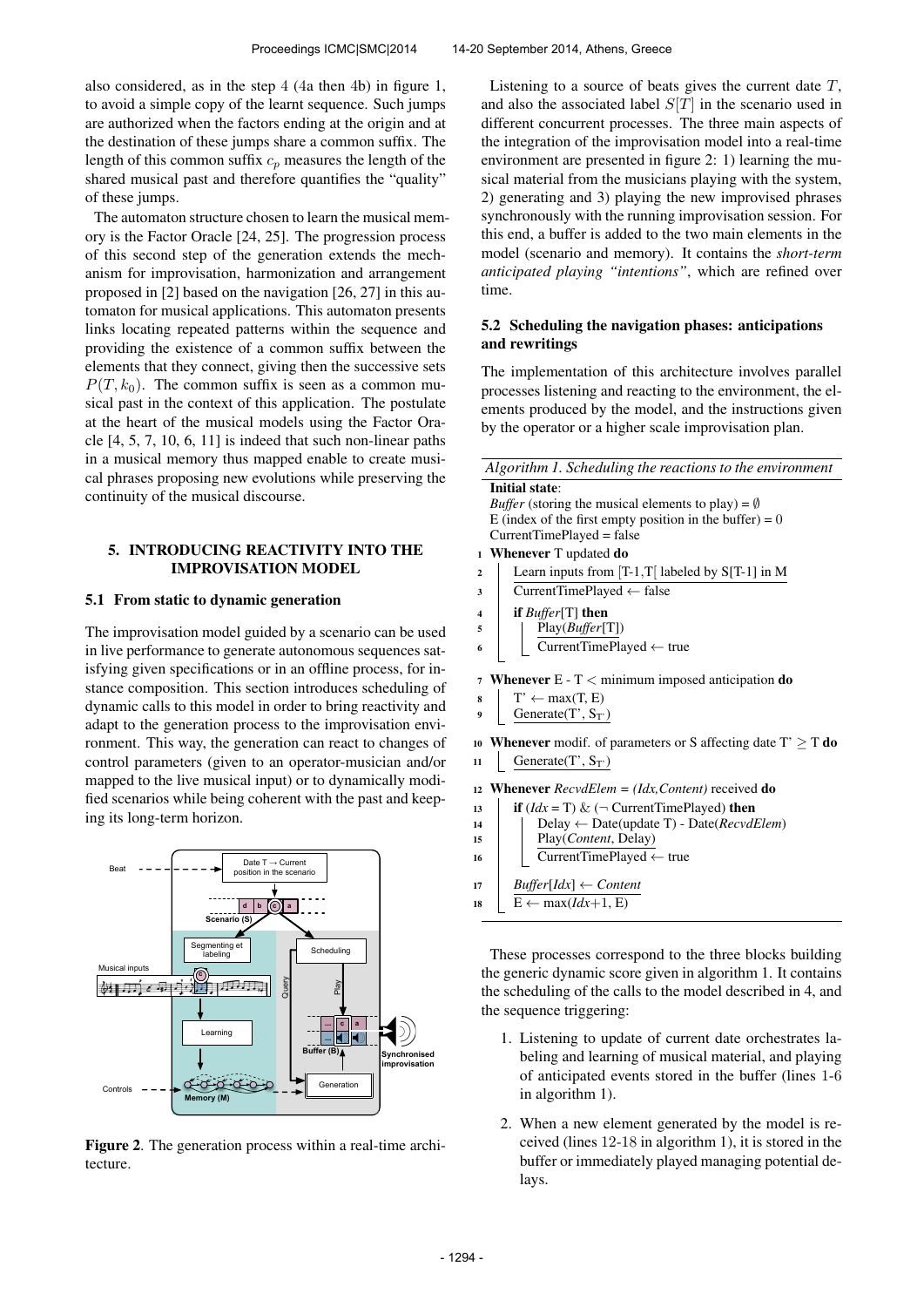3. A query to generate a segment of improvisation starting at date  $T' \geq T$  associated to suffix a  $S_{T'}$  of the scenario can be sent if it is required.



**Figure 3.** Processes launched at time  $T$  of the performance, reaction to a modification affecting time  $T' \geq T$ .

The model is called to generate the improvisation phase (see 4.2) after phase, anticipating the performance time. A query launching a new generation phase is thus sent if the minimum anticipation delay between the current time  $T$ and the first date with no element previously generated and stored in the buffer  $E$  is reached (lines 7-9 in algorithm 1). Figure 3 gives an overview of different processes running at a given time  $T$  of performance. In reaction to modification of a parameter or an update of scenario affecting a date  $T' \geq T$ , a query launching a new generation phase is sent (lines 10-11 in algorithm 1). If this query overlaps with a previous one, the associated anticipated part of the improvisation is rewritten. This scheduling architecture combines anticipation and reactive controls. The *short-term intentions* stored in the buffer evolve and are refined as the performance goes. A *trace* records history of paths in the memory and constraints of last navigation phases so that coherence between successive phases associated to overlapping suffixes of the scenario is maintained. This way for example, constraints can be imposed in realtime, and short-term memory can immediately be injected while keeping up with the scenario. A "reaction" is not seen here as a spontaneous instant response, but as a revision of the short-term intentions matching the scenario in the light of new events from the environment.

# 6. CHAINING REACTIONS TO UNORDERED COMPLEX EVENTS

#### 6.1 From scheduling to logical planning

The generative model introduced in section 4 was implemented as a Common Lisp library using the OpenMusic environment [28]. The memory and the navigation methods are called in this interaction context through a producerconsumer system which involves parallel processes sharing accesses to the memory and the information received from the dynamic score (algorithm 1). This structure containing the scheduling of the calls to the model, the buffer,

and the triggering of the playing of the computed sequences is implemented using *Antescofo* language. The corresponding program is generic enough to be independent of improvisation situations and of types of scenario. The improvisations generated by the model are then played in synchrony with the musical environment, following the fluctuation of the tempo. The synchronization strategies to manage the delays (lines 13-16 algorithm 1) associated to anticipation are used to maintain musical coherence despite real-time modifications of generation parameters.

Beyond scheduling aspects detailed in the previous paragraph, this section presents *Antescofo* features allowing specification of high-level temporal structures of this model and also more generally of different kind of processes that can be involved in an improvised interactive music performance. Recent developments of the language integrate handling of dynamic duration, complex events specification and dynamic processes. This generalizes the notion of score following beyond triggering of an action or recognition of causal events. The score is no longer subject to linear rigidity of classical scores. It can be seen more as an interactive system where events, actions, durations, tempi and all the temporal structures can change dynamically. Such features make it an adequate environment for the temporal coordination of the processes that can be involved in Human-Computer Improvisation.

### 6.2 The **whenever** statement

The whenever statement launches actions conditionally on the occurrence of a signal.

```
whenever (predicate)
{
 actions-list
} until (expression)
```
predicate is an arbitrary expression. Each time the variables of predicate are updated, the expression is re-evaluated. The whenever statement is a way to reduce and simplify the specification of the score particularly when actions have to be executed each time an event is detected. It also escapes the sequential nature of traditional scores. Actions of a whenever statement are not statically associated to an event of the performer but to the dynamic satisfaction of some predicate. They can be triggered as a result of a complex calculation, launched by external events, or any combinations of the above.

# 6.3 Patterns

The whenever structure is relevant when the user wants to define a reaction conditionally to the occurrence of an event. A logical event is specified thanks to a combination of variables. Complex events corresponding to a combination of atomic events with particular temporal constraints are however tedious to specify. *Antescofo* patterns make the definition of this kind of events concise and easy. A pattern is made of punctual events (EVENT) and of events with some duration (STATE). The example below shows how to define the complex event pattern::P, matching the following configuration: the variable  $\frac{1}{2} \times x$  is greater than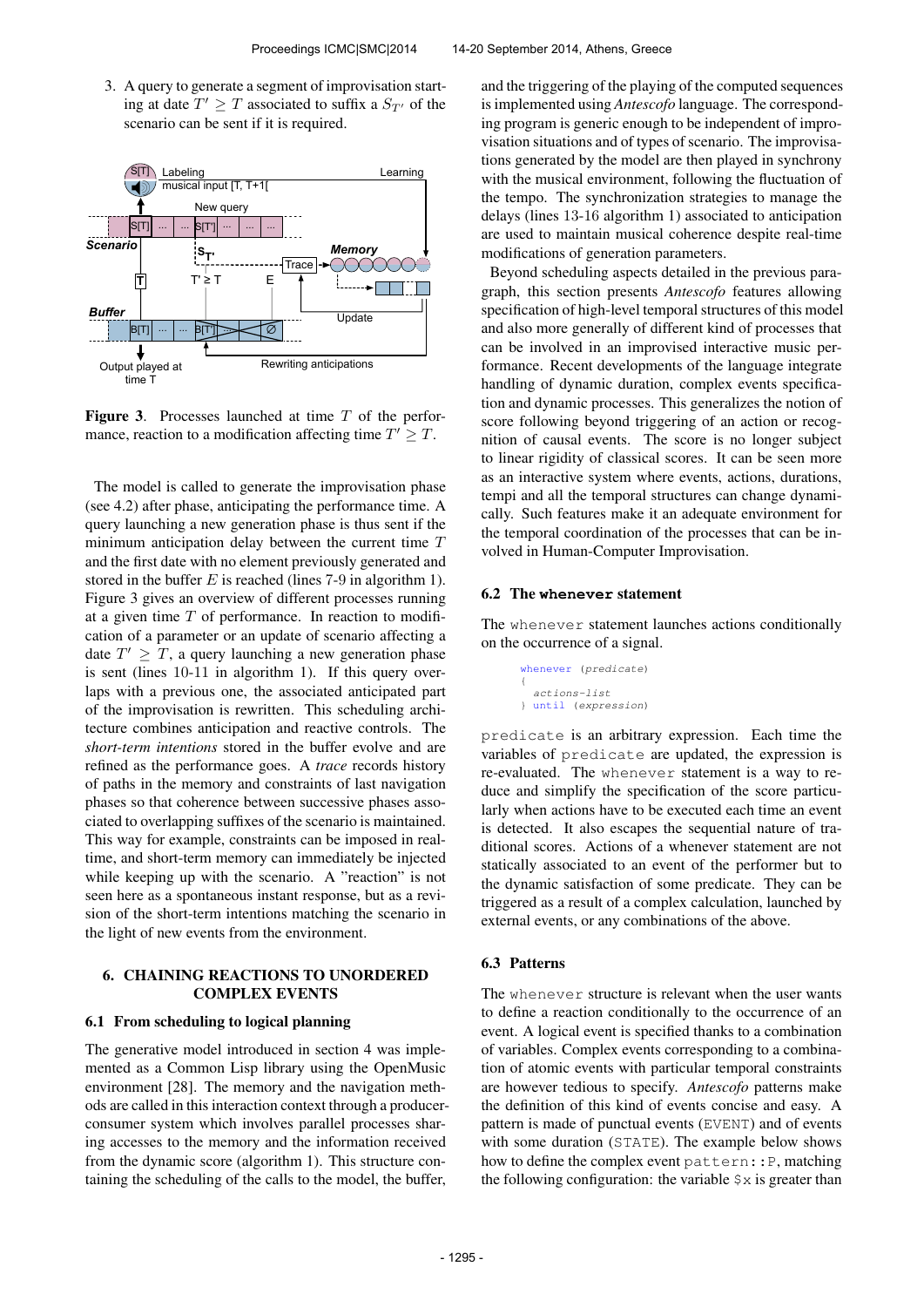a threshold equal to 10 during 0.5s. Then the variable is updated to 1 before one second is elapsed. This pattern can then be used in the specification of a whenever condition to assign a reaction to this event.

```
@pattern_def pattern::P
{
  STATE $x where($x>10) during 0.5s
 before 1s
 EVENT $y where($y=1)
}
whenever(pattern::P)
{
 actions...
}
```
### 6.4 Processes

Processes are groups of actions dynamically instantiated. Unlike the other actions, the runtime structure associated to a process is not created during the loading of the score but at the time of the call, in accordance with its definition. Then, all the expressions involved in the process (durations, command names, attributes, etc.) may depend on parameters of the performance.

> @proc\_def ::delay(\$pitch, \$d) { \$d/3 loop \$d/3 { play \$pitch }during [2#] } NOTE C4 2. ::delay("C4", 2.) NOTE D3 1 ::delay("D3", 1)

In the previous example, the process ::delay repeats twice the note that triggered it during the duration of this note. Processes are first-class values: for example, a process can be passed as an argument to a function or an other process. It can be recursively defined and various instances of a same process can be executed in parallel. Processes are quite adapted to the context of improvised music, and can be used for example as a library of parametrized musical phrases that are instantiated following the musical context.

#### 6.5 Writing improvisation *plans*

The set of tools presented in this section enables to write *improvisation plans* defining different kinds of interactions. The schematic example in figure 4 shows an generic example of such a plan. In this context, the score of the musician is not completely defined and the inputs of the reactive module are not only extracted from *Antescofo* listening machine but can also be provided by external modules.

Each state corresponds to an interaction mode between the performer and the system. Satisfaction of temporal patterns p1, p2 or p3 allows to switch between the different states s0, s1, s2 and s3. These patterns can for example be defined as temporal evolutions of some audio descriptors. s0 is associated to a classical phase of interaction of a score following system with electronic actions adapting to a sequence of predefined events. Reaching the end of the sequence leads to the beginning of the next part (s1) where the musician improvises with the generation model guided by a scenario chosen as a given harmonic



Figure 4. Schematic example of an improvisation plan.

progression, and a musical memory initialized with a chosen corpus. The part corresponding to s2 continues with the same scenario using the memory learned from the musician's performance during s1. Finally, s3 is a combination of predefined interactive mechanisms associating electronic reactions to unordered events.

### 7. CONCLUSION

This paper sketches an environment allowing the temporal management of human-computer improvisation. In this approach, improvisation plans with different kinds of interactions at multiple time-scales were considered ranging from completely determined to unordered events and reactions. The proposed environment integrates a model of generation for the improvisation in the high-level structure provided by a language for the specification and coordination of electronic actions depending on defined events. This coupling of high-level dynamic language with an improvisation model (generative processes), which is at the core of the prototype presented in this paper, enhances the coupling between interactive computer music and improvised practices. Researches on those lines could address complex problems with simple and elegant solutions useful for both music planning and improvised live performance.

#### Acknowledgments

The authors would like to thank Jean Bresson, Arshia Cont and Gérard Assayag for fruitful discussions. This work is supported in part by ANR projects: IMPROTECH ANR-09-SSOC-068 and INEDIT ANR-2012-CORD-009-03.

#### 8. REFERENCES

- [1] R. Rowe, "The aesthetics of interactive music systems," *Contemporary music review*, vol. 18, no. 3, pp. 83–87, 1999.
- [2] J. Nika and M. Chemillier, "ImproteK, integrating harmonic controls into improvisation in the filiation of OMax," in *Proc. of the International Computer Music Conference*, Ljubljana, 2012, pp. 180–187.